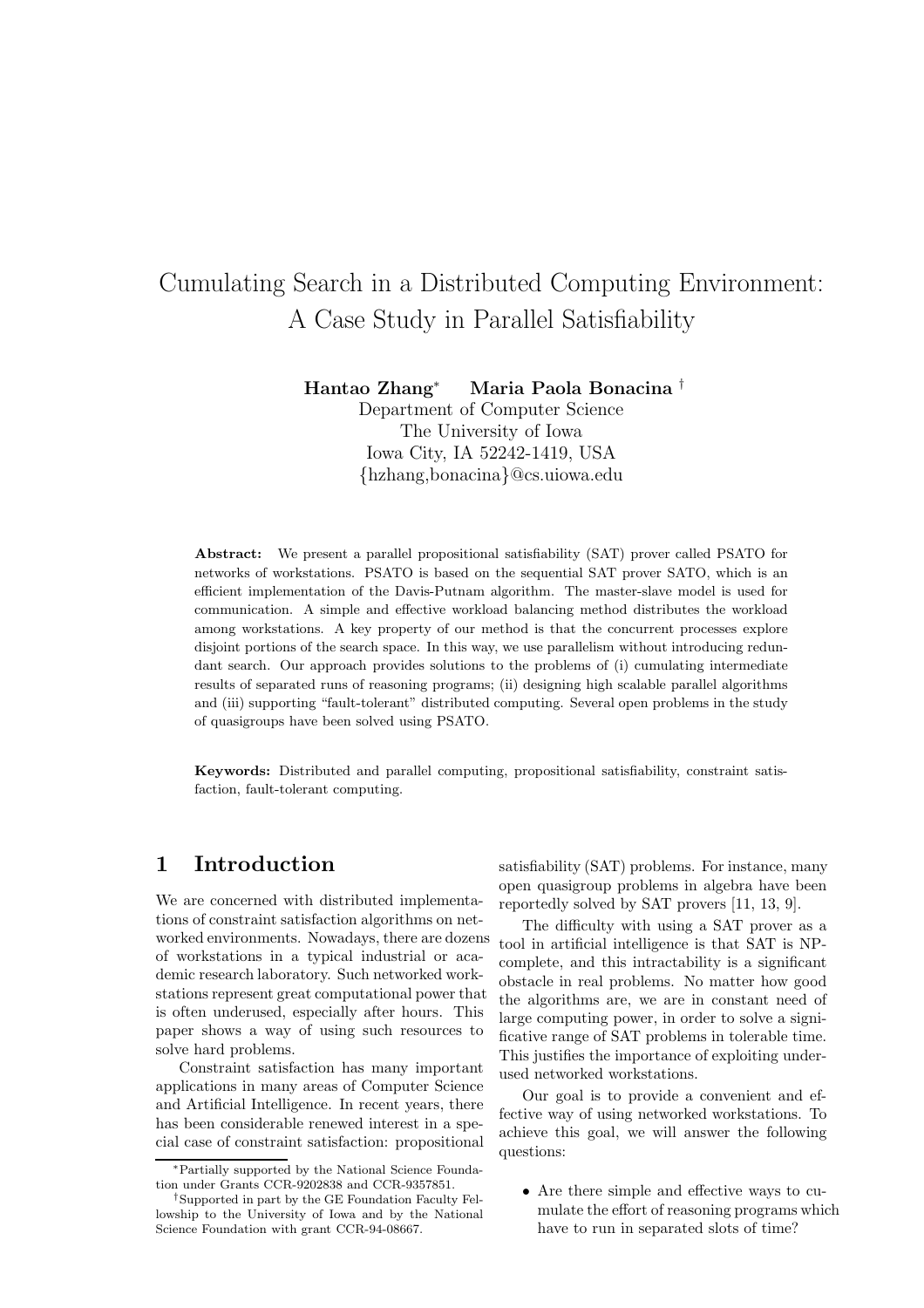- Are there highly scalable parallel implementation on networked workstations, such that the more are the workstations, the faster a problem can be solved?
- such that the failure of one workstation or the interruption of networks causes minimal damage?

Most existing reasoning systems require continuous running time. If a solution is not found within the allotted time, the execution is aborted and all the effort is wasted. There exist several parallel implementations of reasoning algorithms, but they do not address the problem of using underused networked workstations. For instance, an efficient parallel SAT prover is reported in [2] but the machine they used is a parallel computer with continuous run time. We feel that our solutions can be used not only for solving SAT problems, but also other constraint satisfaction problems. This is a realistic expectation, since many constraint satisfaction problems can be easily converted into SAT problems.

We chose the Davis-Putnam algorithm [4] as our basic tool, because this method has been a major practical method for solving SAT problems. The method is based on unit-propagation (i.e., unit-resolution, unit-subsumption) and casesplitting. We already had an efficient sequential implementation of the Davis-Putnam algorithm, called SATO (SAtisfiability Testing Optimized)  $([12], [13])$ . SATO is written in C and is available by anonymous ftp. This paper describes a parallel implementation of SATO, called PSATO.

We have been experimenting with our department's workstations (HPs, Sparcs, SIGs and IBM RS6000s) connected by the Ethernet. A public domain distributed language called P4 is currently installed on this network. P4, developed at Argonne National Laboratory, primarily by Butler and Lusk, provides a C library for programming a variety of parallel machines [3]. Although public domain languages other than P4 are available, it appears that a different choice would not make much difference, since our implementation intends to have the least dependency on the network communication.

One of the major motivation for developing our programs is to attack some open quasigroup problems in algebra [1]. Quasigroup problems raise many hard computational problems. The usefulness of advanced automated reasoning techniques in attacking these quasigroup problems was successfully demonstrated in [14, 5, 11, 13]. Several open problems were solved using the approach described in this paper; other reasoning systems have not been able to reproduce these results.

• Are there "fault-tolerant" parallel algorithms on how to cumulate the search effort of SATO This paper is organized as follows: the next section introduces SATO and provides a solution based on the notion of *guiding paths*. Section 3 presents the master-slave model used for PSATO. Section 4 demonstrates how PSATO is used to solve open quasigroup problems. The last section summarizes the paper.

## 2 SATO: A SAT Prover

Our parallel implementation of a SAT prover, PSATO, is based on a sequential SAT prover called SATO (SAtisfiability Testing Optimized)  $([12])$ , which is an efficient implementation of the Davis-Putnam algorithm [4]. In SATO, the trie data structure (i.e., discrimination trees) is used for representing clauses, and a sublinear decidability algorithm for Horn theory is used for unit propagation [13]. In order to understand the parallel implementation, first, we review the Davis-Putnam algorithm, then, we show how to cumulate search based on the notion of guiding paths of the Davis-Putnam algorithm.

#### 2.1 The Davis-Putnam Algorithm

We assume that the reader is familiar with propositional logic and related concepts, such as clause, literal, model, etc. The Davis-Putnam algorithm [4] accepts a set of propositional clauses and returns true (or models) if and only if the input clauses are satisfiable. The Davis-Putnam algorithm is based on three simple facts about truth table logic. First, the conjunction  $A \wedge (\overline{A} \vee B)$ , where  $A$  and  $B$  are any formulae, is equivalent to  $A \wedge B$  and the conjunction  $A \wedge (A \vee B)$  is equivalent to  $A$ . It follows that the application of unit resolution and subsumption to any set of ground clauses results in an equivalent set. Second, if  $X$  is any set of formulae and  $A$  any ground formula,  $X$  has a model if and only if either  $X \cup \{A\}$  has a model or  $X \cup \{\overline{A}\}\$  has a model. Third, and equally obviously, if  $X$  is any set of ground clauses and A any ground atomic formula, such that A does not occur at least once positively in [some clause in]  $X$  and at least once negatively, then the result of deleting from  $X$  all clauses where A occurs is a set which has a model if and only if  $X$  has a model.

A simple algorithm based on the first two of these  $\text{facts}^1$  is shown in Figure 1. The algorithm

<sup>1</sup>Eliminating variables that occur only positively or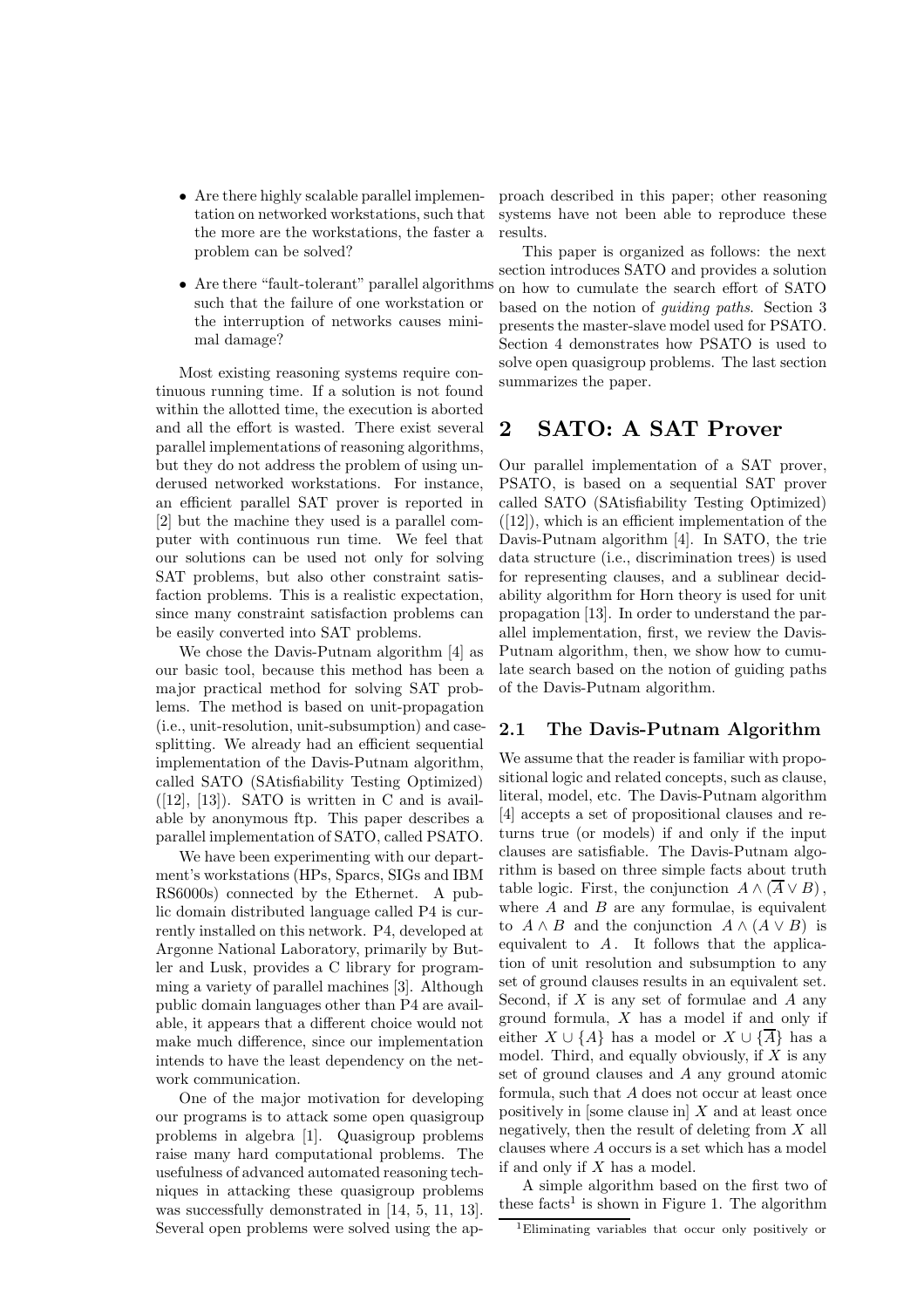```
function Satisfiable ( set S ) return boolean
   /* unit propagation */
  repeat
     for each unit clause L in S do
        /* unit-subsumption */
        delete (L \vee Q) from S
        /* unit-resolution */
        delete \overline{L} from (\overline{L} \vee Q) \in Sod
     if S is empty then
        return TRUE
     else if the null clause is in S then
        return FALSE
     fi
   until no further changes result
  /* case-splitting */
  choose a literal L occurring in Sif Satisfiable (S \cup \{L\}) then
     return TRUE
  else if Satisfiable (S \cup \{\overline{L}\}\) then
     return TRUE
  else
     return FALSE
  fi
end function
```
Figure 1: A Simple Davis-Putnam Algorithm

returns *TRUE*, if a model is found, *FALSE*, if the problem is unsatisfiable. It is well-known that this algorithm is sound and complete for propositional clause problems .

In SATO, unit-propagation is done by a new algorithm for the satisfiability of Horn theory which avoids unit-subsumption. It has been proven in [13] that the complexity of the new algorithm is linear in the number of literals which are false at the end of unit-propagation, thus it is sublinear to the size of the input clauses.

Note that in case-splitting, the clause set  $S$  is used twice in the two recursive calls of Satisfiable. In SATO, the trie data structure is used in such a way that Satisfiable is implemented without requiring new memory, because frequently allocating memory is relatively slow.

Naturally, one important place where heuristics may be inserted is in the choice of a literal for splitting. It is well-known that different split-

ting rules make the performance of the Davis-Putnam algorithm different by a magnitude of several orders. Splitting rules have been extensively studied in a recent paper by Hooker and Vinay [8]. SATO provides several popular splitting rules. However, in the study of quasigroup problems, one rule seems better than the others: *choose one literal in one of the shortest positive clauses* (all the literals are positive).

#### 2.2 Cumulating Search in SATO

By "cumulating search" in solving a SAT problem, we mean that we may visit the search space of the SAT problem one portion at a time without overlapping. There is no standard definition of the search space of a SAT problem. For example, one may consider the set of all assignments of the propositional variables appearing in the input as its search space. In this paper, we consider the depth-first search tree of Satisfiable for a given SAT problem as its search space. The search tree of Satisfiable is a binary tree, which represents the relation of recursive calls of Satisfiable in the usual way. That is, each node represents a call to Satisfiable. Given any two nodes  $a$  and b, there is a link from a to b with label  $\langle L, \delta \rangle$  if and only if a calls b with input  $S \cup \{L\}$ , where S is the input to a,  $\delta$  is 1, if b is the first child of a, is 0, if it is the second one. In this way, a path from the root to any node can be represented by

$$
(\langle L_1, \delta_1 \rangle \langle L_2, \delta_2 \rangle \dots \langle L_k, \delta_k \rangle)
$$

where  $\langle L_i, \delta_i \rangle$ ,  $1 \leq i \leq k$ , are the labels of the edges in the path. We say  $\langle L, \delta \rangle$  is *open*, if  $\delta$  is 1, *closed*, if it is 0. The algorithm returns *TRUE*, if at least a leaf of the search tree returns *TRUE*, *FALSE*, if all the leaves of the search tree (which is finite) return *FALSE*.

Obviously, the search tree of the Davis-Putnam algorithm for a given input depends on the splitting rule used by the algorithm. Once the splitting rule is fixed, the search tree is fixed. Besides some general bounds, we cannot know exactly beforehand how large a search tree is.

Satisfiable may be forced to stop prematurely at a node of the search tree. This may happen for different reasons, including that the allotted time has expired or the program ran out of memory. Whenever this happens, the path from the root to that node, called *guiding path*, provides very valuable information about the nested calls of Satisfiable, which we may use to avoid repeated search when Satisfiable is called the next time with the same input. For instance, if Satisfiable halts with the guiding path  $(\langle x_1, 1 \rangle)$ 

only negatively is not necessary for completeness. Moreover, in many types of problems, such as the quasigroup problems that we are especially interested in, the condition never occurs.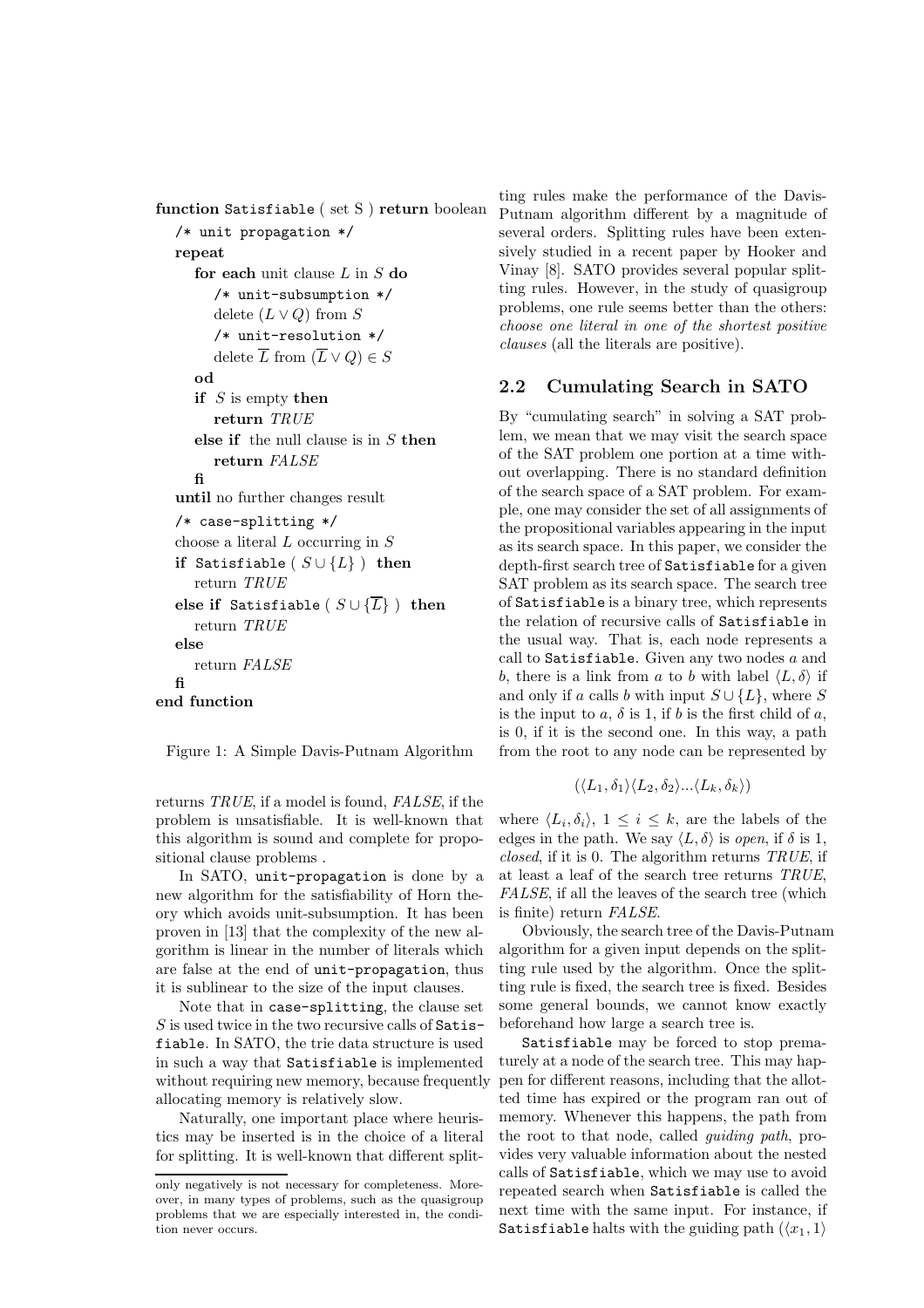$\langle x_5, 0 \rangle \langle x_3, 0 \rangle$ , then when Satisfiable is called again with the same input, there is no need to go through paths like  $(\langle x_1, 1 \rangle \langle x_5, 1 \rangle ...)$  in the search tree.

This idea of using guiding paths is easy to implement in the Davis-Putnam algorithm: we design a Davis-Putnam algorithm that accepts in input, together with the input clauses, a guiding path of the search tree. If the given path is empty, the Davis-Putnam algorithm is unchanged. If the path is not empty, when choosing a literal for splitting, instead of choosing one according to any given splitting rule, we simply extract one pair from the guiding path. If the pair is closed, only the recursive call prescribed by the pair is made, with no backtracking at this point. We call this version of the Davis-Putnam algorithm, which has been implemented in SATO, Satisfiable-guided.

Clearly, Satisfiable-guided allows us to cumulate the search of the Davis-Putnam algorithm done in discrete times. Our experiments show that for a hard typical SAT problem, which requires several days of running, the length of the guiding path after eight hours of running is between 70 and 200, but the number of branches (or leaves) of its search tree visited during the same period of time is over a million. In other words, the cost of revisiting a guiding path is so small that it can be ignored. Furthermore, it is much easier to pop a pair from the path in Satisfiable-guided than to choose a literal by the splitting rule. Satisfiable-guided can be also used to simplify the implementation of the incremental Davis-Putnam algorithm described in [7], where the input clause set grows each time the Davis-Putnam algorithm is called.

In short, the notion of guiding paths provides us a simple and effective way to cumulate the search of the Davis-Putnam algorithm, so that a hard SAT problem can be solved in discrete times. Later, we shall show how to use guiding paths to split jobs effectively in a parallel SAT prover.

## 3 The Master-Slave Model

Before implementing a parallel/distributed program on a network of workstations or on a parallel computer, we have to decide the net-topology for communication among the processors. Even though the P4 language allows us to implement any net-topology on the Ethernet, we simply chose the master-slave model (i.e., the star graph) for PSATO. That is, one processor is designed as *master* and the remaining processors are *slaves*.

The master takes care of job distribution and workload balancing. Each slave runs an identical copy of Satisfiable-guided. All communication happens between the master and a slave. The reasons to choose this model are:

- Balancing the workload between processors is considered a very difficult part of implementing a SAT prover on parallel machines. However, for the special computing environment we consider here, that is, a set of loosely connected workstations available at discrete times and of uneven computing power, we have a simple and effective solution which only involves the master.
- We wish that our program has the least dependency on the Ethernet, which may be slow, crowded or unreliable, especially when the communication is through a telephone line. Symmetrically, we do not want our program to deteriorate the performance of the Ethernet. The master-slave model allows us to reduce the communication to a minimum. Indeed, once a slave has received its assignment, it can continue its work even if the network is broken.
- The master-slave model is simple, thus easy to implement. It is flexible, allowing the user to add any number of slaves (i.e., workstations) during the experiments. Moreover, this model allows very high scalability, that is, the more processors are used, the faster a solution can be found. This is because we are able to divide the search space of a SAT problem into mutually disjoint portions and each portion is visited only once.

In the following, we discuss these points in detail, with supporting experimental results.

## 3.1 Master's Work

As stated above, the master's responsibility is to manage all the slaves:

- (a) broadcast general information, such choice of splitting rule, allotted time, etc., to each slave;
- (b) prepare and balance workloads and distribute them to slaves;
- (c) receive reports from slaves and
- (d) tell slaves to halt.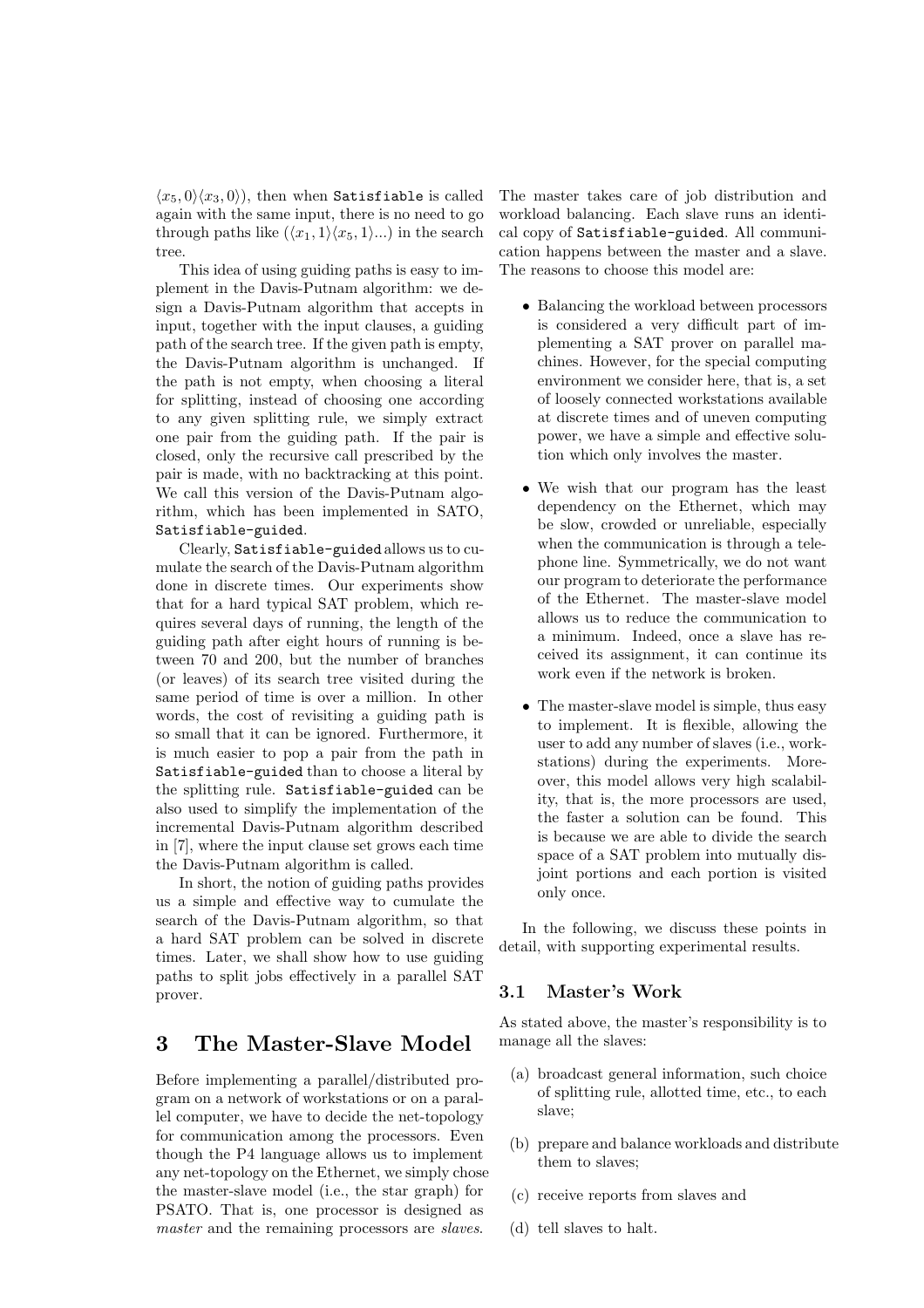Among these duties, (b) is the most important; the others are straightforward. Balancing workload between slaves is important, because, on one hand, idle times of slaves should be avoided, and on the other hand, the workload balancing should take as little computing time as possible. This is not a trivial task, because (i) there is no reliable estimate of the complexity of a SAT problem and (ii) the power of each slave is not known exactly beforehand (because other users may be using the same workstation).

In PSATO, a workload is represented by a pair  $(S, P)$ , where S is the set of input clauses and  $P$  is a guiding path for Satisfiable-guided (see section 2.2). Since a hard SAT problem may contain up to several millions of clauses, in our implementation,  $S$  is either a file name (containing the input clauses) or a list of parameters for a clause generator.

There are many ways to generate multiple guiding paths for a given SAT problem, in such a way that the guiding paths lead the concurrent instances of Satisfiable-guided to search mutually disjoint portions of the search tree. For instance, we may randomly choose two propositional variables,  $x$  and  $y$ , and generate four guiding paths:

$$
\{(\langle x,0\rangle\langle y,0\rangle),(\langle \overline{x},0\rangle\langle y,0\rangle),(\langle x,0\rangle\langle \overline{y},0\rangle),(\langle \overline{x},0\rangle\langle \overline{y},0\rangle)\}
$$

In general, if we choose  $k$  variables, we may obtain  $2^k$  guiding paths. However, this way of dividing the search space is similar to choosing randomly a variable for splitting in a sequential SAT prover. This random splitting rule is known to have poor performance for many SAT problems. Hence, this is not a good way to balance workloads among slaves.

In the following, we assume that we have a good splitting rule for a sequential SAT prover. We describe below a simple way of balancing workloads, with the property that the search space of a SAT problem is divided into the same portions as by the splitting rule for a sequential SAT prover. Suppose we have a guiding path P, either obtained by a sequential SAT prover or left from the previous run.

**Definition 1** Given a guiding path  $P$ 

$$
P = (\langle L_1, 0 \rangle \dots \langle L_i, 1 \rangle \dots \langle L_k, \delta_k \rangle),
$$

where  $\langle L_i, 1 \rangle$  is the first open pair in P (counting from left to right), the two *splits* of  $P$  are  $P_1$  and  $P_2$ :

$$
P_1 = (\langle L_1, 0 \rangle, \dots, \langle \overline{L_i}, 0 \rangle),
$$
  
\n
$$
P_2 = (\langle L_1, 0 \rangle, \dots, \langle L_i, 0 \rangle, \dots, \langle L_k, \delta_k \rangle)
$$

**Lemma 2** Let  $P_1$  and  $P_2$  be the two splits of P*, and* S *be a set of input clauses. The search space of* Satisfiableguided(S, P) *is the union of those of* Satisfiable-guided $(S, P_1)$  and Satisfiable-guided $(S, P_2)$ .

In our implementation, the master always maintains a list of guiding paths, according to the rule that the number of guiding paths be about 10% higher than the number of slaves. If it is smaller than that, we split one path into two according to definition  $1^2$ . We control the number of paths in this way, because we do not want to spend unnecessary resources to maintain a large number of them. The list is sorted in such a way that

- 1. shorter paths go first;
- 2. among paths of the same length, paths with fewer open pairs go first;
- 3. the tie is broken arbitraryly between two paths of the same length with the same number of pairs.

The master assigns the next unassigned path in the list to the next idle slave. If a slave has found a model, the master tells all the slaves to halt and then stops itself. If a slave has found that its assignment is unsatisfiable, the master assigns another path to that slave. When the allowed time expires, the master sends the halt signal to all the slaves and, at the same time, collects new paths from each slave. The new paths are saved together with the unassigned paths for the next run.

## 3.2 Slave's Work

Upon receiving a workload,  $\langle S, P \rangle$ , from the master, each slave runs Satisfiable-guided $(S, P)$ , until one of the following occurs:

- Satisfiable-guided $(S, P)$  has found a model (return *TRUE*) or has completed the search (return *FALSE*). In this case, the slave reports the result to the master.
- The slave has received a halt signal from the master, or the allotted time (the wall clock) has run out. The slave interrupts Satisfiable-guided $(S, P)$  and reports the new guiding path (i.e., the information about the nested calls of Satisfiable-guided) to the master.

 $2^2$ Of course, if there are no open pairs in any path, then splitting is not possible and one slave will be idle. Our experiences show that this is often the case when a SAT problem is near to be solved.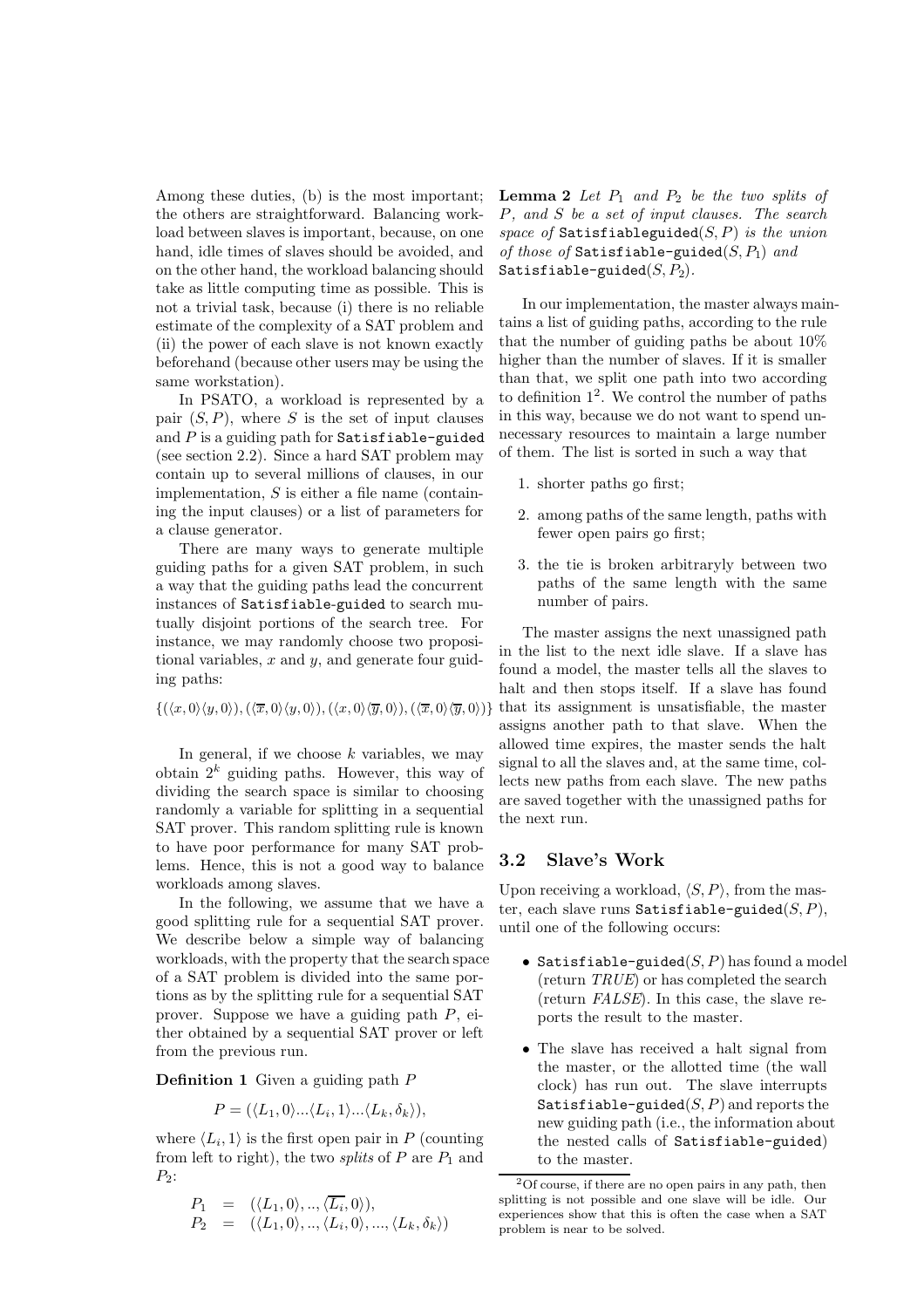Each slave needs to check its allotted run time, because the master may die or hang. If that happens, the master will not be able to halt the slaves. Thus, the slaves must be able to halt by themselves by checking their allotted run time. We introduced this provision because we observed the following scenario using P4: the master tries to communicate with a dead slave (there are many factors to bring a slave to death, such as physical failure, or insufficient memory, etc.); as a consequence, the master hangs, whereas all the other slaves continue working. We called this phenomenon "runaway slaves". Such "runaway slaves" may happen quite often if the chosen communication language is not sufficiently "fault-tolerant", e.g. it causes the master to hang if the master tries to communicate with a dead slave. This is another reason why we wish that our program has the least dependency on the Ethernet: communication may propagate "death" of processors.

Our implementation achieves some additional fault-tolerance by establishing that each slave saves in a file or sends by electronic mail to some address a copy of all the information that the slaves sends to the master. In this way, even when the master is dead, the effort of all the "healthy" slaves will not be wasted, because all the information generated by those slaves can be retrieved.

### 3.3 Performance Evaluation

The master-slave model described above has been implemented in PSATO using P4 as the communication tool and SATO as a sequential SAT prover. Because a fine-grained algorithmic complexity analysis of PSATO appears impossible, we conducted some testing in the hope that it may shed some light on the issue. A more extensive empirical study would be more desirable but very expensive, since it would require to find a representative set of domain examples and to run each parameter scheme several times (once for each setting) on each problem.

Because of the simplicity of the workload balancing method – splitting guiding paths – we do not expect our method to perform regularly well on tests made of a single run. On the other hand, since the computing environment under discussion only allows separated run times, it is more realistic to test the model in this environment. In fact, we do not expect a fancy balancing algorithm to do better, because the powers of the workstations are different and cannot be known a priori (because other programs may be running at the same time as ours).

Table 1: Experiment of the balancing algorithm in PSATO on random 3-SAT unsatisfiable problems. The 20 workstations consists of 10 HP 700 series workstations, 6 IBM RS6000 and 4 Sparcs. The RS6000 was chosen for the experiments with one and five machines, because it has an average computing power.  $\#V =$  number of variables.  $\#P =$  number of processors (or workstations). The times are measured in seconds.

| $\#\mathrm{V}$ | $\#P$        | Wall    | Total   | Speed- | Over- |
|----------------|--------------|---------|---------|--------|-------|
|                |              | Clock   | Time    | up     | head  |
|                | 1            | 22.2    | 22.2    |        |       |
| 100            | 5            | 7.9     | 24.4    | 2.81   | 0.10  |
|                | 20           | 3.6     | 26.0    | 6.17   | 0.17  |
|                | 1            | 1082.5  | 1082.5  |        |       |
| 150            | 5            | 237.9   | 1169.1  | 4.55   | 0.08  |
|                | 20           | 60.7    | 1212.4  | 17.83  | 0.12  |
|                | $\mathbf{1}$ | 53346.7 | 53346.7 |        |       |
| 200            | 5            | 10777.0 | 54947.1 | 4.95   | 0.05  |
|                | 20           | 2899.3  | 58793.4 | 18.40  | 0.07  |

We have chosen as test cases random unsatisfiable 3-SAT problems; for satisfiable 3-SAT problems, the performance of PSATO varies dramatically from case to case. Each problem consists of  $m$  clauses of length 3 over  $n$  variables with ratio  $m/n = 4.25$ . These have been considered as hard SAT problems [6]. For  $n = 100$  (and  $m = 425$ ), we tested a sample of 50 cases on 1, 5 and 20 workstations, respectively. We did the same for  $n = 150$ . For  $n = 200$ , we tested only a sample of 20 cases which can be finished in 24 hours on a single machine.

In these experiments of PSATO, the parallel execution is done as follows: first, the master assigns the whole job to one slave with one second of allotted time. After this time expires, the master splits the guiding path obtained from that slave into more paths and distributes them among the slaves, with one minute of allotted time for each slave. After that, the allotted time will be one hour for the rest of the execution. We gave slaves small allotted times, because the test problems are easy in comparison with real application problems, which require many days to solve. For hard SAT problems from real applications, we can use each workstation for about eight hours a day (from midnight to 8am).

The experimental data are listed in table 1. In this table, the "wall clock" is the average time (in seconds) to solve each test case. The "total time" is the sum of the CPU times of all the involved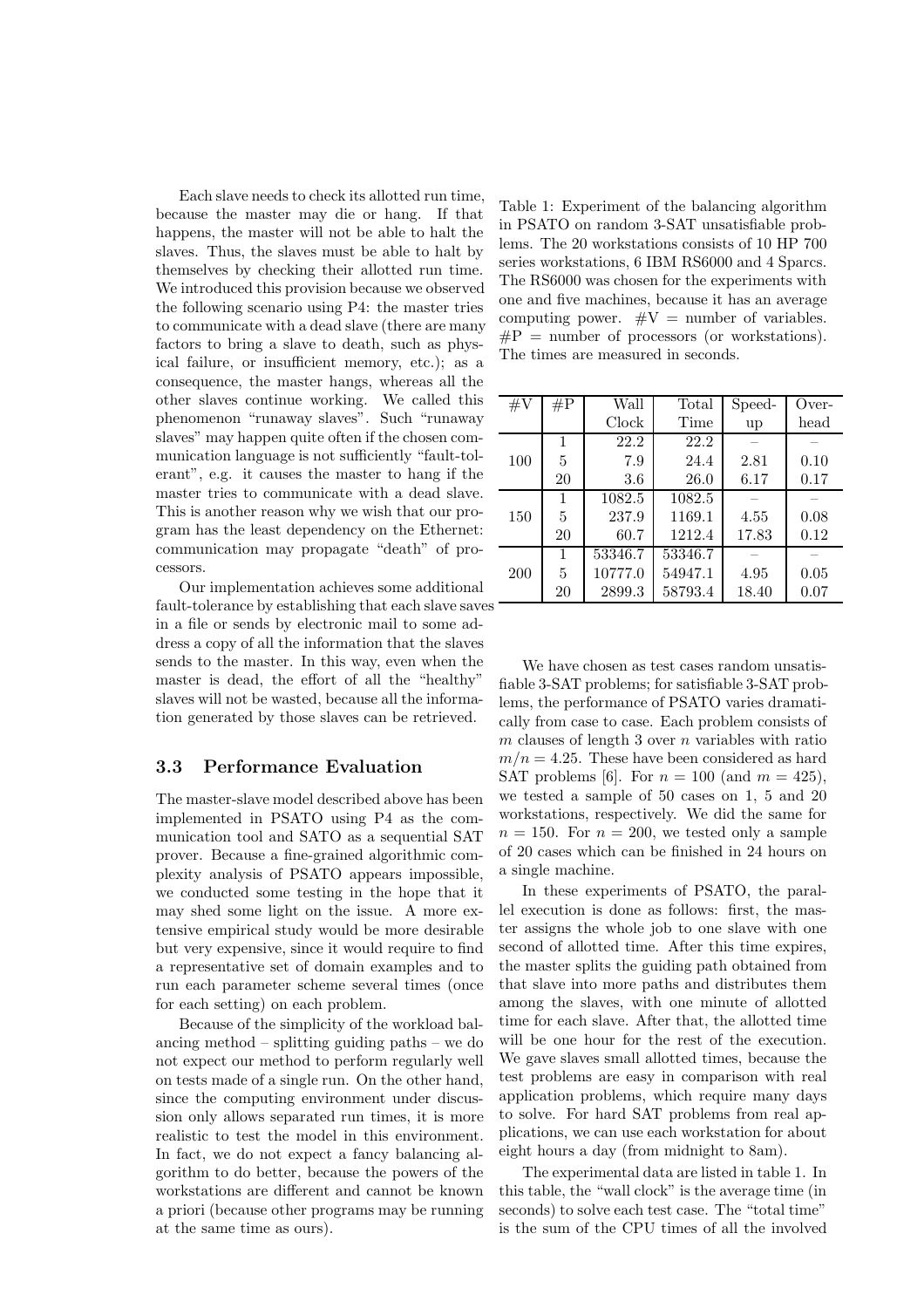machines<sup>3</sup>. The "speed-up" is the ratio between the wall-clock time of the sequential prover and the current wall-clock time. It is clear from the table that the harder are the test cases, the higher are the speed-up's, because for hard problems, the master has more chances to manage guiding paths and balance workloads.

We remark that speed-up is an interesting measure, but it is not the best or the only indicator for the computing environment under discussion, because a crowded or slow workstation may contribute very little but it is counted as one machine. The "overhead" of parallel execution may provide more useful information. The "overhead" is the ratio of the extra CPU time (i.e., the current total CPU time minus the sequential CPU time) incurred by the parallel implementation versus the sequential CPU time. This includes the time spent on communication, balancing workload and re-creating data structures. Again, we found that the "overhead" becomes smaller as the difficulty of the problems increases. The data also confirm that our method has very good scalability.

# 4 Quasigroup Problems

In our opinion, quasigroup problems are much better benchmarks than randomly generated SAT problems for testing constraint solving methods. Quasigroup problems are real problems, have fixed solutions and simple descriptions that are easy to communicate. Most important, some open cases of these problems attracted the interest of several researchers and became a challenge for friendly competition.

The usefulness of general automated reasoning techniques to attack these quasigroup problems was successfully demonstrated in [14, 5, 11, 13, 9] To our knowledge, Zhang [14] was the first to use a general reasoning program to solve an open case of the quasigroup problems. Subsequently, Fujita used MGTP, a model-generation based first-order theorem prover, and Slaney used FINDER, a program based on constraint solving, to solve several open cases [5]. Later, Stickel, McCune, and the first author used their propositional provers to attack these problems and reported very competitive results [11, 12, 13, 9]. In particular, PSATO is able to reproduce all the results obtained by other systems [12, 13].

## 4.1 Specification of Quasigroups

A quasigroup is a cancellative finite groupoid  $\langle S, * \rangle$ , where S is a set and  $*$  a binary operation on S. The cardinality of S, |S|, is called the *order* of the quasigroup. The "multiplication table" for the operation ∗ forms a Latin square, where each row and each column is a permutation of S. Many classes of Latin squares are interesting, partly because they are very natural objects in their own right and partly because of their relationships to design theory [1].

Without loss of generality, let  $S = \{0, 1, ..., (v-1)\}$ 1), where v is the order of  $\langle S, * \rangle$ . The following clauses specify a Latin square: for all elements  $x, y, u, w \in S$ 

$$
x * u = y, x * w = y \Rightarrow u = w \tag{1}
$$

 $u * x = y, w * x = y \Rightarrow u = w$  (2)

$$
x * y = u, x * y = w \Rightarrow u = w \tag{3}
$$

$$
(x * y = 0) \lor \dots \lor (x * y = (v - 1))
$$
 (4)

It was shown in [11] that the following two clauses are valid consequences of the above clauses and adding them into a prover can reduce the search space.

$$
(x * 0 = y) \lor \dots \lor (x * (v - 1) = y) \tag{5}
$$

$$
(0 * x = y) \lor \dots \lor ((v - 1) * x = y) \tag{6}
$$

In the next table, we list the quasigroup problems given by Fujita, Slaney and Bennett in their award-winning IJCAI paper [5]. For any  $x, y, z$ in  $\{0, ..., (v-1)\}\$ , the following constraints are given in  $[5]^4$ :

| Name         | Constraint                           |
|--------------|--------------------------------------|
| QG1          | $x * y = u, z * w = u, v * y = x,$   |
|              | $v * w = z \Rightarrow x = z, y = w$ |
| $_{\rm OG2}$ | $x * y = u, z * w = u, y * v = x,$   |
|              | $w * v = z \Rightarrow x = z, y = w$ |
| QG3          | $(x * y) * (y * x) = x$              |
| QG4          | $(x * y) * (y * x) = y$              |
| $\rm QG5$    | $((x * y) * x) * x = y$              |
| $\rm QG6$    | $(x * y) * y = x * (x * y)$          |
| OG7          | $((x * y) * x) * y = x$              |

In the following, problem  $QGi.v$  denotes the problem represented by clauses  $(1)$ – $(6)$  plus  $QGi$ for  $S = \{0, ..., (v-1)\}\.$  In addition, the idempotency law,  $x \cdot x = x$  and the isomorphism cutting clause,  $1 + x < y \Rightarrow x * 0 \neq y$ , are assumed in every problem unless otherwise stated. The reader is referred to [5] and [11] for the details of these problems.

Propositional clauses are obtained by simply instantiating the variables in clauses  $(1)$ – $(6)$  by

<sup>3</sup>For the one workstation case, the wall-clock time is in general slightly larger than the cpu time. For simplicity, we assume they are the same.

<sup>&</sup>lt;sup>4</sup>The QG7 constraint is the one used in [11], not [5].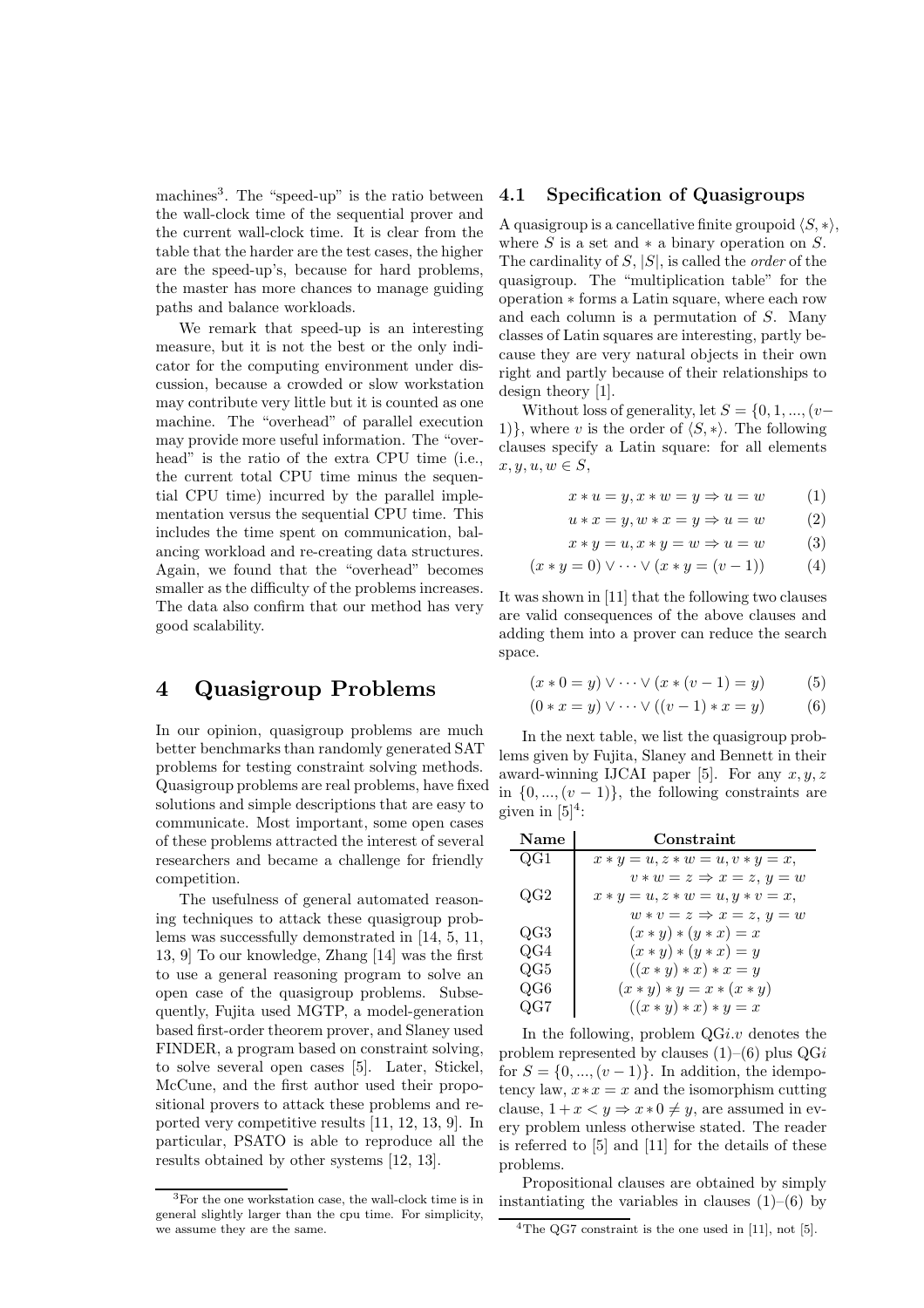values in S and replacing each equality  $x * y = z$ by a propositional variable  $p_{x,y,z}$ . The number of the propositional clauses is determined by the order of the quasigroup (i.e.,  $v$ ) and the number of distinct variables in a clause. Constrains QG1 and QG2 can be handled in the same way. For QG3–QG7, we have to transform them into "flat" form. For example, the flat form of QG5 is

$$
(x * y = z), (z * x = w) \Rightarrow (w * x = y).
$$

It can be shown that the two "transposes" of the above clause are also valid consequences of QG5:

$$
(w * x = y), (x * y = z) \Rightarrow (z * x = w),
$$
  

$$
(z * x = w), (w * x = y) \Rightarrow (x * y = z).
$$

It has been confirmed by experiments that adding these "transposes" to the input can reduce the search space. This is true for QG3–QG7.

#### 4.2 Experimental Results

For a quasigroup of order  $v$ , the number of propositional clauses obtained from clauses like QG1 and QG2 above is  $O(v^6)$ , because there are 6 distinct variables in  $QG1$  and  $QG2$ . For large  $v$ , in addition to the large of number of clauses, the search space is huge. For instance, SATO, or any known computer programs, including those in [14, 5, 11, 13, 9], could not complete an exhaustive search for QG2.10.

Table 2 shows the performance of SATO (on a Sparc2 workstation) on quasigroup problems of small orders. It is clear that the complexity is exponential in the order of quasigroups. QG5.9, the first open quasigroup problem solved by Zhang [14], can be considered as trivial now.

Despite of the difficulty of quasigroup problems, many of them are solved by a computer. Table 3 shows some recently solved problems. PSATO is able to reproduce all the results in this table. In particular, PSATO was the first to solve QG2.14, QG2.15, QG5.14 (without the idempotency), QG6.15, QG7.15, and QG6.17. Except for QG2.14, QG2.15 and QG6.17, we have not heard of any other programs which reproduce these results.

One of the reasons why problems like QG5.14 (non-idem), QG6.15 and QG7.15 are so hard is that they are unsatisfiable SAT problems. An exhaustive search is necessary to establish unsatisfiability. Since few heuristic methods can help to cut the search space, this requires an enormous amount of computing time. From Table 4, it is clear that the use of distributed programs on networked workstations is indispensable to our Table 2: Performance of SATO on some quasigroup problems. The time (in seconds) was collected on a Sparc2 workstation. "Branches" is the number of branches (or leaves) of the corresponding search tree (which is half of the size of the search tree). "Create" is the time spent on creating the internal data structure, thus it is part of the overhead of parallelism. "Search" is the time spent on search.

| Prob.              | Models           | <b>Branches</b>  | Create<br>$(\sec.)$  | Search<br>$(\sec.)$ |
|--------------------|------------------|------------------|----------------------|---------------------|
| $Q\overline{G1.7}$ | $\overline{8}$   | $\overline{376}$ | 1                    | 1                   |
| .8                 | 16               | 102610           | 3                    | 379                 |
| QG2.7              | 14               | 340              | $\mathbf{1}$         | 1                   |
| .8                 | $\overline{2}$   | 80245            | 3                    | 341                 |
| QG3.8              | 18               | 1072             | $\cdot$              | 3                   |
| .9                 | $\boldsymbol{0}$ | 48545            | .3                   | 157                 |
| QG4.8              | $\boldsymbol{0}$ | 925              | $\cdot$ 1            | $\overline{2}$      |
| .9                 | 178              | 52826            | $\cdot^2$            | 168                 |
| QG5.9              | $\boldsymbol{0}$ | 19               | $\cdot$ 1            | $\cdot$             |
| .10                | $\overline{0}$   | 62               | .3                   | $.5\,$              |
| .11                | $\bf 5$          | 111              | $\mathbf{1}$         | $\overline{2}$      |
| .12                | $\boldsymbol{0}$ | 369              | $\sqrt{2}$           | $\overline{7}$      |
| .13                | $\boldsymbol{0}$ | 10764            | 3                    | 224                 |
| QG6.9              | $\overline{4}$   | 24               | $\cdot$ <sup>2</sup> | $\cdot^2$           |
| .10                | $\boldsymbol{0}$ | 150              | $\cdot$ 4            | $\cdot 7$           |
| .11                | 0                | 519              | $\mathbf{1}$         | 6                   |
| .12                | $\boldsymbol{0}$ | 5728             | $\mathbf{1}$         | 92                  |
| QG7.9              | $\overline{4}$   | 7                | $\cdot$              | $\cdot^2$           |
| .10                | $\boldsymbol{0}$ | 54               | .4                   | $\cdot$ 4           |
| .11                | $\boldsymbol{0}$ | 254              | $\mathbf{1}$         | 3                   |
| .12                | $\boldsymbol{0}$ | 1281             | $\overline{2}$       | 22                  |
| .13                | 64               | 27988            | $\overline{2}$       | 592                 |

Table 3: Quasigroup problems recently solved for the first time by a computer: Y means that a model is found; N means an exhaustive search confirms that no models exist. O means that case remains open. Some other open cases are: QG5.18, QG6.20, and QG7.33.

| v:                                          | 9 | 10 | 11 | 12 | 13 | 14 | 15 | 16 | 17 |
|---------------------------------------------|---|----|----|----|----|----|----|----|----|
| QG1                                         |   |    |    | O  |    |    |    |    |    |
|                                             |   | O  |    | Y  |    | Y  | Y  |    |    |
| $QG2$<br>$QG3$                              |   |    |    | Υ  |    |    |    |    |    |
|                                             |   |    |    | Y  |    |    |    |    |    |
|                                             | N | Ν  | Υ  | N  | N  | N  | N  | N  | Ω  |
|                                             |   | Ν  | N  | N  |    | N  | N  |    | Y  |
| $\rm \frac{QG4}{QG5} \ \rm \frac{QG6}{QG7}$ |   | N  | N  | Ν  |    | N  | N  |    |    |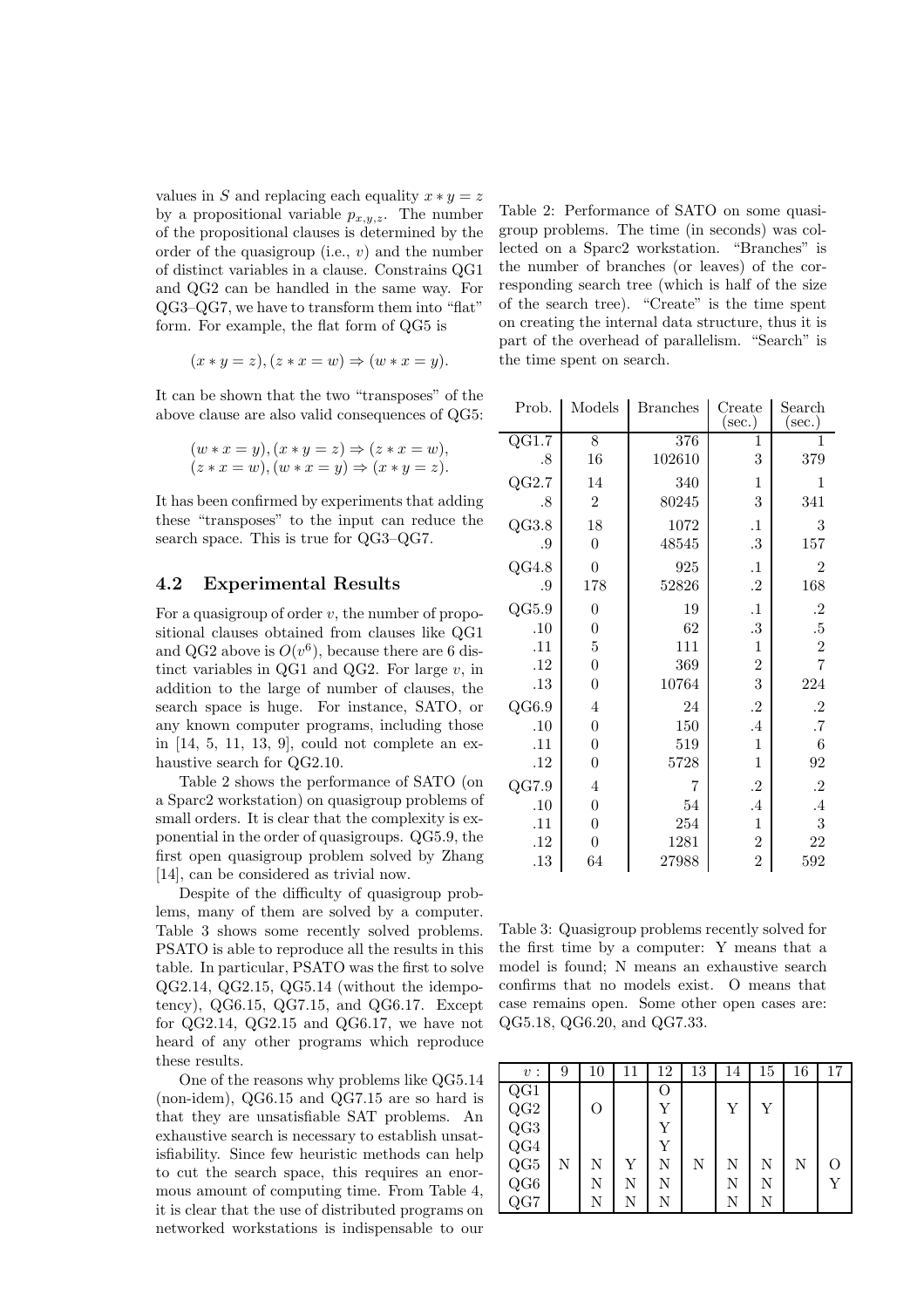Table 4: Performance data of PSATO on hard quasigroup problems.  $\#P =$  number of machines. A workday equals 8 hours.

| Prob.       | $\rm \#P$ | Workdays | P-Measure |
|-------------|-----------|----------|-----------|
| $QG5.14(*)$ | 20        | 35       | 11        |
| QG6.15      | 20        |          |           |
| QG7.15      | 20        | 5        |           |
| QG5.16      | 20        |          | 5         |
| QG6.17      |           |          |           |

(\*): non-idempotency

success. For instance, it would require approximately 240 days of continuous running on a single workstation to solve QG5.14 (non-idempotency).

We observed in our experiments on quasigroups that, if a problem is unsatisfiable, guiding paths provide a good empirical measure of the complexity of the problem. Assume that the guiding path is obtained after the first workday, and  $n$  is the number of consecutive open pairs in the beginning of this path, then this problem will need approximately  $O(2^n)$  workdays to complete (on a single workstation). This empirical rule does not apply to satisfiable SAT problems. Let us call this n the *P-measure* of the given problem. For instance, the P-measure of QG6.15 is 8 and we needed 160 workdays to solve it. P-measures of all the problems in Table 4 are given in the last column. Note that the P-measure of QG2.10 is 25 and that of QG1.12 is 89. If both problems are unsatisfiable, then it is not practical to confirm this by our program, because it would take approximately  $2^{80}$  workdays to solve QG1.12.

# 5 Conclusions

We presented PSATO, a master-slave distributed SAT prover, for networked workstations. Each slave process executes a modified version of the sequential SAT prover SATO. The master process decomposes the given problem among the slaves, in such a way that the slaves explore nonoverlapping portions of the search space in discrete times. In this way, we are able to exploit parallelism, without incurring in the overhead of redundant search, e.g. parallel processes searching the same portion of the search space.

Our parallel program is as easy to use as a sequential program. A typical scenario is the following: in the morning, we check the output of the previous run and prepare the task for the

night.<sup>5</sup> Our work shows that it is possible to utilize the unused computing power of networked workstations after hours to attack computationally intensive problems.

We were able to use our program to solve several open problems in the study of quasigroups. We believe that the same approach can be generalized at least to constraint satisfaction techniques. A similar approach may be adopted in general theorem proving as well, although partioning the search space in non-overlapping portions is a much more difficult problem in general theorem proving.

#### Acknowledgements

We thank Bill McCune for providing us with the P4 scheme code of the master-slave model. We thank Rusty Lusk for helping us to use P4.

# References

- [1] F. Bennett, L. Zhu. Conjugate-orthogonal Latin squares and related structures. J. Dinitz & D. Stinson (eds), *Contemporary Design Theory: A Collection of Surveys*, 1992.
- [2] M. Boehm, E. Speckenmeyer. A fast parallel SAT-solver - efficient workload balancing. Presented at Third International Symposium on Artificial Intelligence and Mathematics. Fort Lauderdale, Florida, 1994.
- [3] R. Butler and E.L. Lusk. User's Guide to the p4 Programming System, Technical Report ANL-92/17, Mathematics and Computer Science Division, Argonne National Laboratory, October 1992.
- [4] M. Davis, H. Putnam. (1960) A computing procedure for quantification theory. J. of ACM, 7, 201-215.
- [5] M. Fujita, J. Slaney, F. Bennett. Automatic Generation of Some Results in Finite Algebra, *Proc. International Joint Conference on Artificial Intelligence*, 1993.
- [6] A. Goldberg. Average case complexity of the satisfiability problem. *Proc. Fourth Workshop on Automated Deduction*, pp. 1- 6 (1979).

<sup>5</sup>We have been using the "at" facility of Unix so that we do not have to start personally the program late in the night.